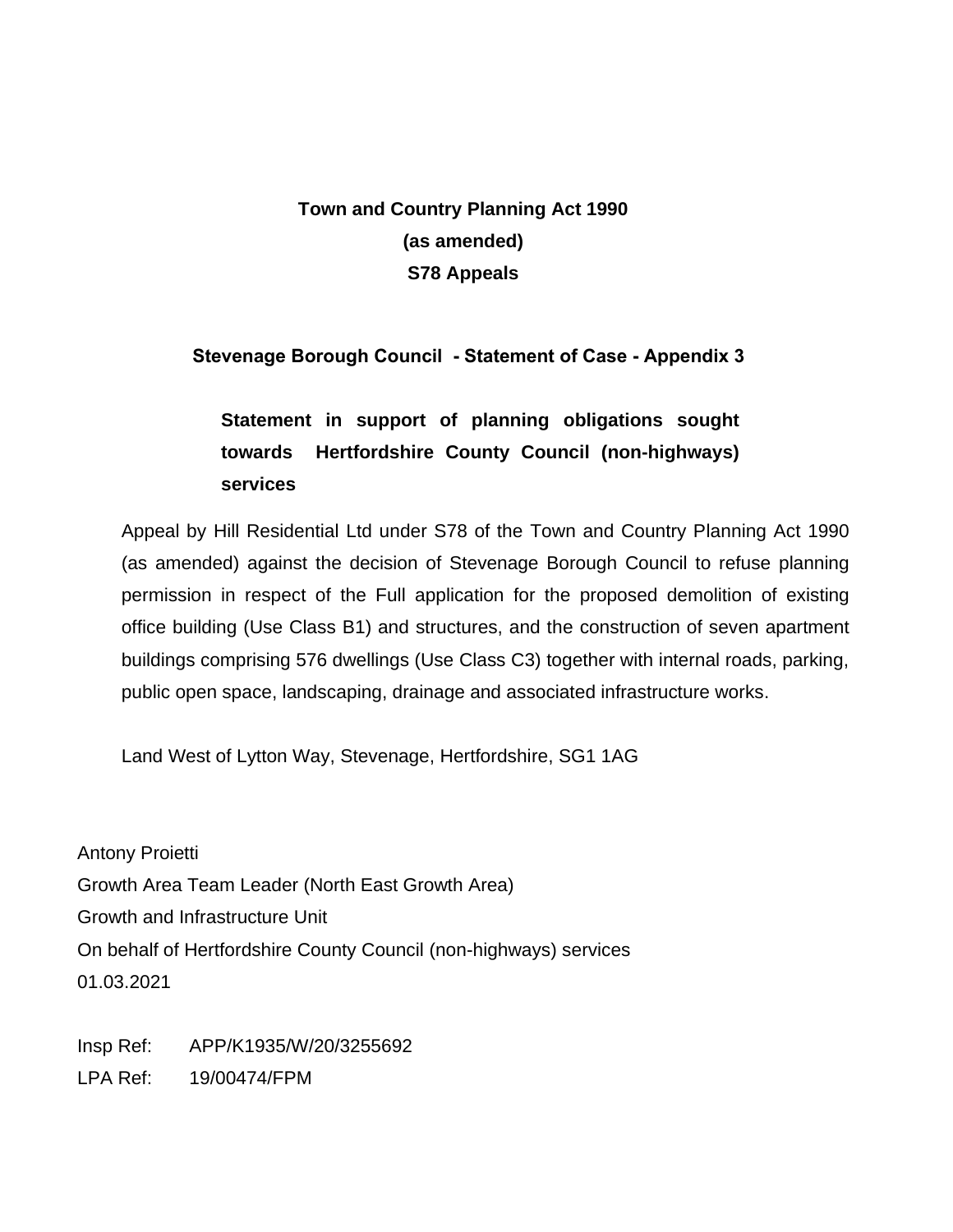# **Contents**

- 1. Introduction
- 2. Planning Policy Context
- 3. Justification
- 4. Primary Education Provision
- 5. Fire Hydrants
- 6. Audit Trails and Monitoring
- 7. Summary and Conclusions

# **Appendices**

- A. **Planning Obligations Guidance - Toolkit for Hertfordshire** (Hertfordshire County Council, January 2008)
- B. **Securing developer contributions for education** (Department for Education, November 2019)
- C. **Local Authority School Places Scorecards** (Department for Education 2019)
- D. **A Guide to Hertfordshire Demographic Model** (Hertfordshire County Council, 2021)
- E. **Hertfordshire County Council Pupil Yield Survey – Methodology for a census of residential mainstream pupil yield from new build housing developments within the boundary of Hertfordshire** (Hertfordshire County Council, 2021)
- F. **Initial request for S106 contributions from application 19/00474/FPM** (Hertfordshire County Council, October 2019)
- G. **Revised request for S106 contributions and comments on application 19/00474/FPM** (Hertfordshire County Council, December 2019)
- H. **Draft Developer Contributions Supplementary Planning Document** (Stevenage Borough Council, November 2020)
- I. **Annual Infrastructure Funding Statement – For Community Infrastructure Levy and Section 106** (Stevenage Borough Council, December 2020)
- J. **Draft Guide to Developer Infrastructure Contributions** (Hertfordshire County Council, 2021)
- K. **Further revised request for S106 contributions from application 19/00474/FPM** (Hertfordshire County Council, October 2020)
- L. **Letter regarding Fire Hydrants and Planning Obligations – Applicability of the Building Regulations 2010** (Hertfordshire County Council, July 2011)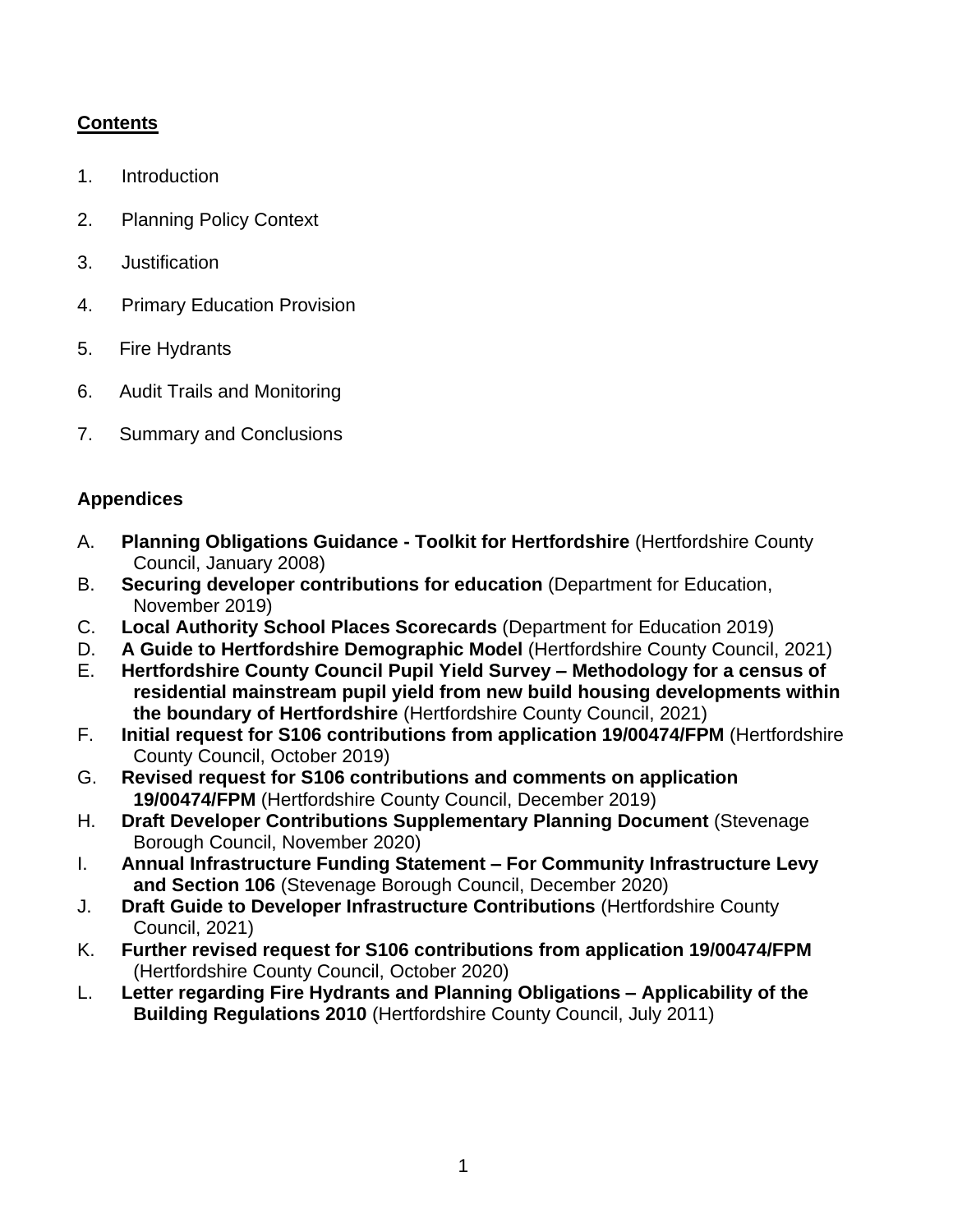### **1.0 Introduction**

- 1.1 This statement has been produced by Hertfordshire County Council (HCC) in order to assist the Inspector in considering the acceptability of the (non-highways) Section 106 (S106) planning obligations sought by HCC in order to mitigate the impact of the development at Land West of Lytton Way, Stevenage.
- 1.2 It is widely recognised that some developments may impact on infrastructure and services and that planning obligations should be made to offset those impacts. Where applicable, Hertfordshire County Council seeks contributions on residential developments for education, youth, childcare, waste and library facilities. Provision of fire hydrants is also routinely sought. In the case of the proposal for 576 dwellings at Land West of Lytton Way, Stevenage, S106 obligations are sought towards primary education mitigation in addition to the provision of fire hydrants.
- 1.3 It is considered that the requirements of Hertfordshire County Council, as indicated previously in correspondence with Stevenage Borough Council and set out in this document below, do meet the tests of Regulation 122 of the Community Infrastructure Levy (CIL) Regulations 2010 (as amended 2019) and are in accordance with Policy IT3 of the Stevenage Borough Council adopted Local Plan (adopted 22 May 2019).
- 1.4 HCC's Growth and infrastructure Unit acts on behalf of Education, Youth, Childhood Support, Library, Waste and Fire and Rescue Services. Highway matters are dealt with by Hertfordshire County Council Highways.

# **2.0 Planning Policy Context**

2.1 The following policy is relevant:-

Central Government Advice

- 2.2 The Government published a revised National Planning Policy Framework (NPPF) in February 2019. This sets out the Government's planning policies for England and replaces previous versions of the NPPF.
- 2.3 The NPPF sets out a "*presumption in favour of sustainable development*" (paragraph 10 of the National Planning Policy Framework) which is seen as a thread running through both plan-making and decision-taking. The document states there are three overarching objectives to sustainable development; economic, social and environmental. The descriptions of the first two objectives emphasise the need for development to be supported by and have access to infrastructure and local services (paragraphs 8a and 8b, of the National Planning Policy Framework).
- 2.4 The importance of education infrastructure is set out within Section 8: 'Promoting Healthy and Safe Communities' of the NPPF, with paragraph 94 stating that: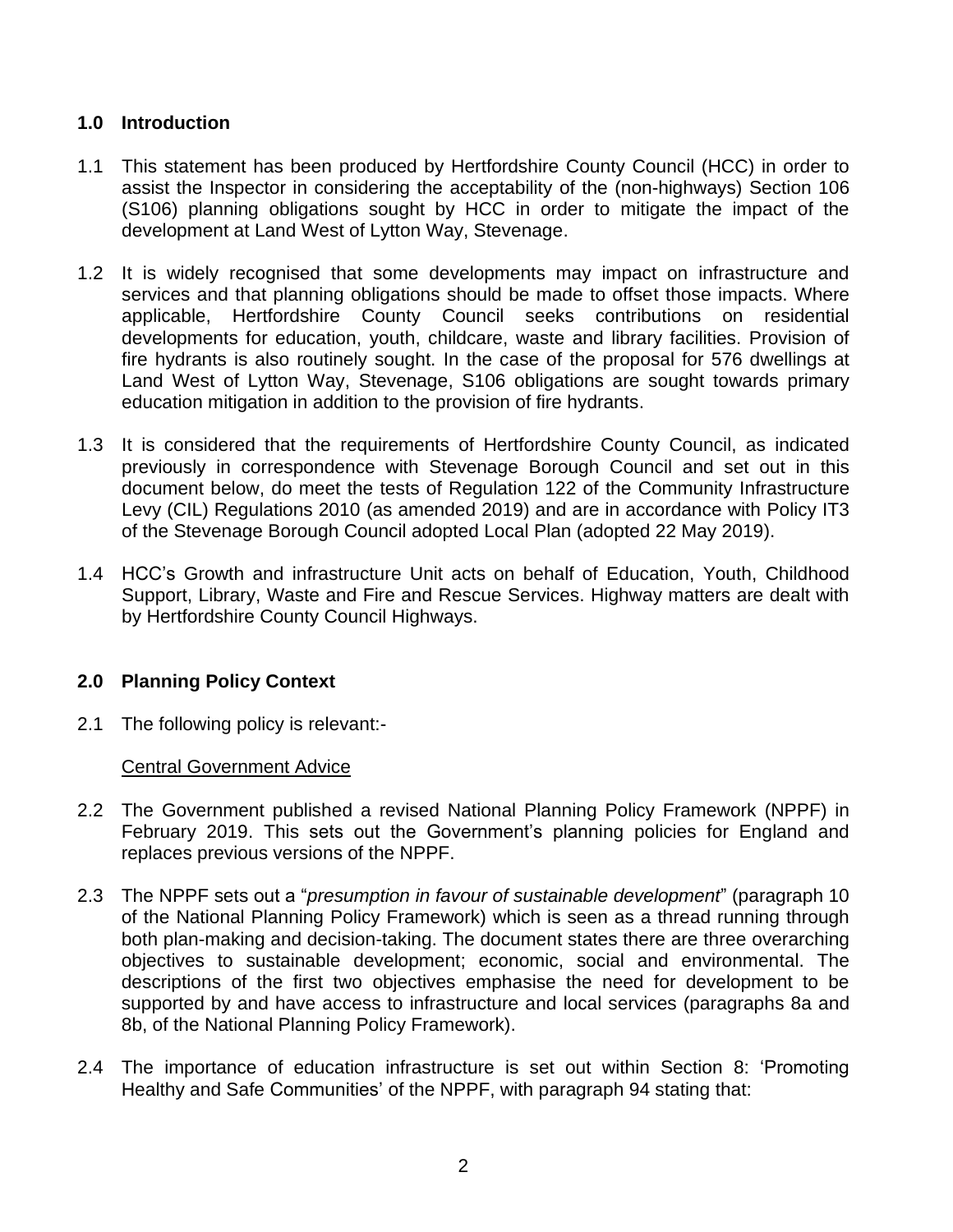*'It is important that a sufficient choice of school places is available to meet the needs of existing and new communities. Local planning authorities should take a proactive, positive and collaborative approach to meeting this requirement, and to development that will widen choice in education. They should:*

- *a) give great weight to the need to create, expand or alter schools through the preparation of plans and decisions on applications; and*
- *b) work with schools promoters, delivery partners and statutory bodies to identify and resolve key planning issues before applications are submitted."*
- 2.5 In Section 4: Decision-making, the NPPF also states "*Local planning authorities should consider whether otherwise unacceptable development could be made acceptable through the use of conditions or planning obligations. Planning obligations should only be used where it is not possible to address unacceptable impacts through a planning condition*" (paragraph 54). Conditions cannot be used in relation to the payment of financial contributions to mitigate the impact of a development (Circular 11/95: Use of conditions in planning permission, paragraph 83).
- *2.6* The Community Infrastructure Levy Regulations 2010 (CIL) came into force in April 2010 and were subsequently amended in September 2019. They set out restrictions regarding the use of planning obligations within Regulation 122 which states,

*"A planning obligation may only constitute a reason for granting planning permission for the development if the obligation is:-*

- *Necessary to make the development acceptable in planning terms;*
- *Directly related to the development; and*
- *Fairly and reasonably related in scale and kind to the development.*
- 2.7 HCC therefore consider the provision of necessary infrastructure and community services, as sought for this development, to be an essential part of the Government's philosophy in relation to the creation of sustainable communities.

#### Development Plan Policy

2.8 The principle and policy for seeking S106 financial contributions towards education provision from this development is set out in Policy IT3: Infrastructure of the adopted Stevenage Borough Council Local Plan (adopted 22 May 2019). This policy states the following:

> '*Planning permission for sites of 200 dwellings or more, including smaller sites being brought forward in phases that will cumulatively exceed this threshold, will be granted where applicants satisfactorily demonstrate how infrastructure needs arising from their proposals will be met'.*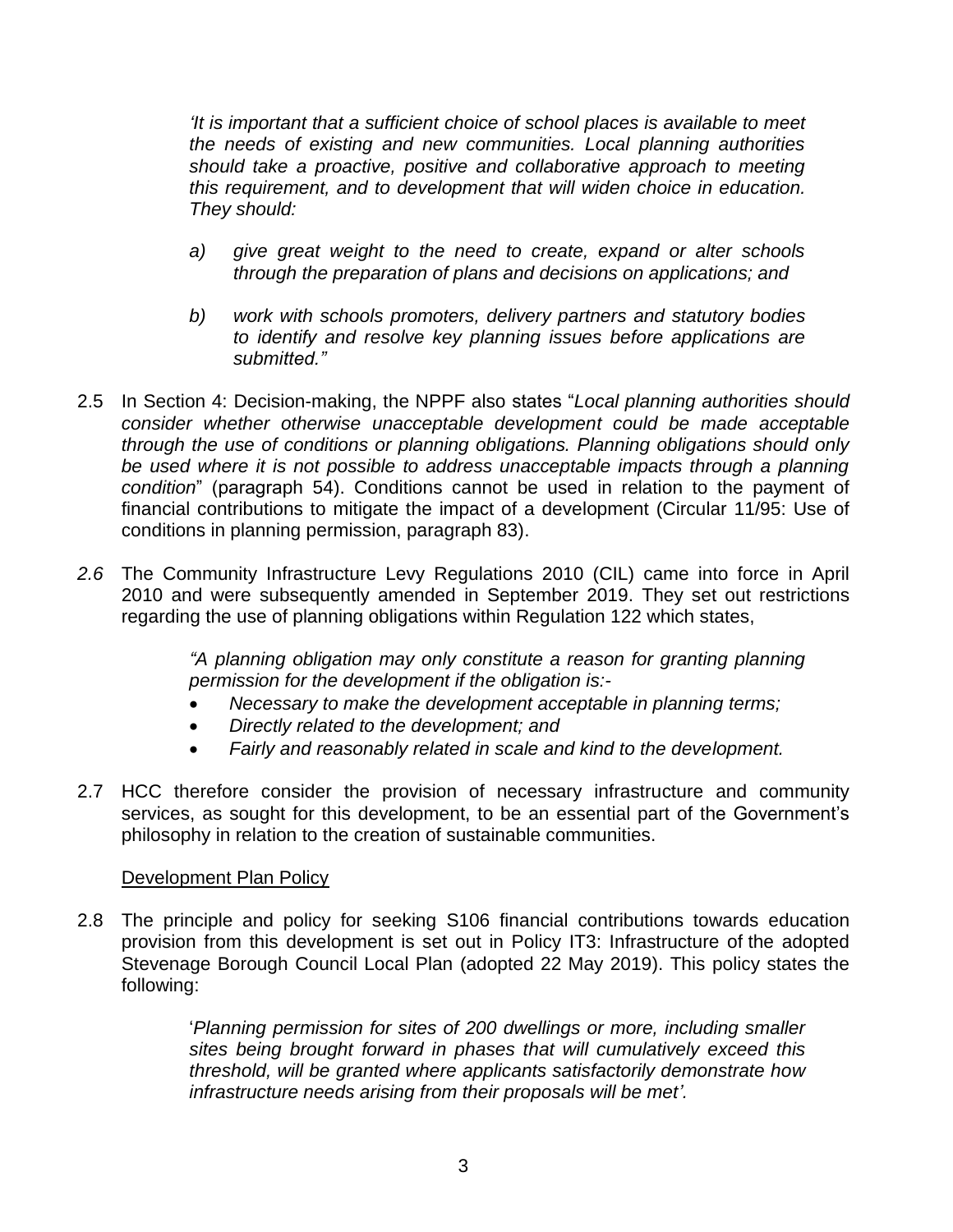2.9 In addition, Stevenage Borough Council is currently in the process of preparing S106 guidance in the form of a Developer Contributions Supplementary Planning Document (SPD). The SPD will set out situations in which S106 obligations will continue to be sought from new developments and will signpost to Hertfordshire County Council's position and policy in terms of seeking financial contributions. The SPD is currently being consulted upon.

#### Background to County Council policy

- 2.10 The County Council has for many years sought contributions from developments towards the provision of services across Hertfordshire. Until summer 2007, saved structure plan policy was used to justify seeking planning obligations, together with local plan and other planning policies where appropriate. Given the changes to the planning system at that time and in an effort to clarify and simplify the County Council's requirements, it produced guidance for developers and local planning authorities on the subject of planning obligations which could be used to support and inform existing local development plan policies and to assist in the provision of planning obligations related supplementary planning documents. The current guidance is the Planning Obligations Guidance – Toolkit for Hertfordshire, published in January 2008 ("The Toolkit") (Appendix A).
- 2.11 The production of the Toolkit reflected the advice which was provided at paragraphs B25-30 of Circular 5/05 "Planning Obligations", which among other things required all tiers of government with legitimate land-use planning interests to be involved at an appropriate level and in a focused way in providing an evidence base and setting planning obligation policies.
- 2.12 Whilst the Toolkit provides education costs, in the form of a planning obligations contributions table (Table 2, on page 18), it is important to note that these costs are only for school expansions and not for new school projects. This is set out in paragraphs 10.6 and 12.4 of the Toolkit:

*'Contributions from developments of less than 300 dwellings can be calculated using the table calculators shown below. These tables illustrate the effect of threshold requirements for dwellings and the charges that could apply. Developments larger than 300 units will be considered individually and specific on-site or off-site provision may be sought for land or built facilities such as schools and other community facilities.' (paragraph 10.6)*

*'However, it should be noted that the indicative contributions table is not appropriate for larger developments, for instance, those giving rise to need for a new school.' (paragraph 12.4)*

2.13 When considering the cost of new schools, and the level of contributions which should be sought, HCC applies the Department for Education (DfE) scorecard costs. The rationale for this is the DfE guidance (Securing developer contributions for education,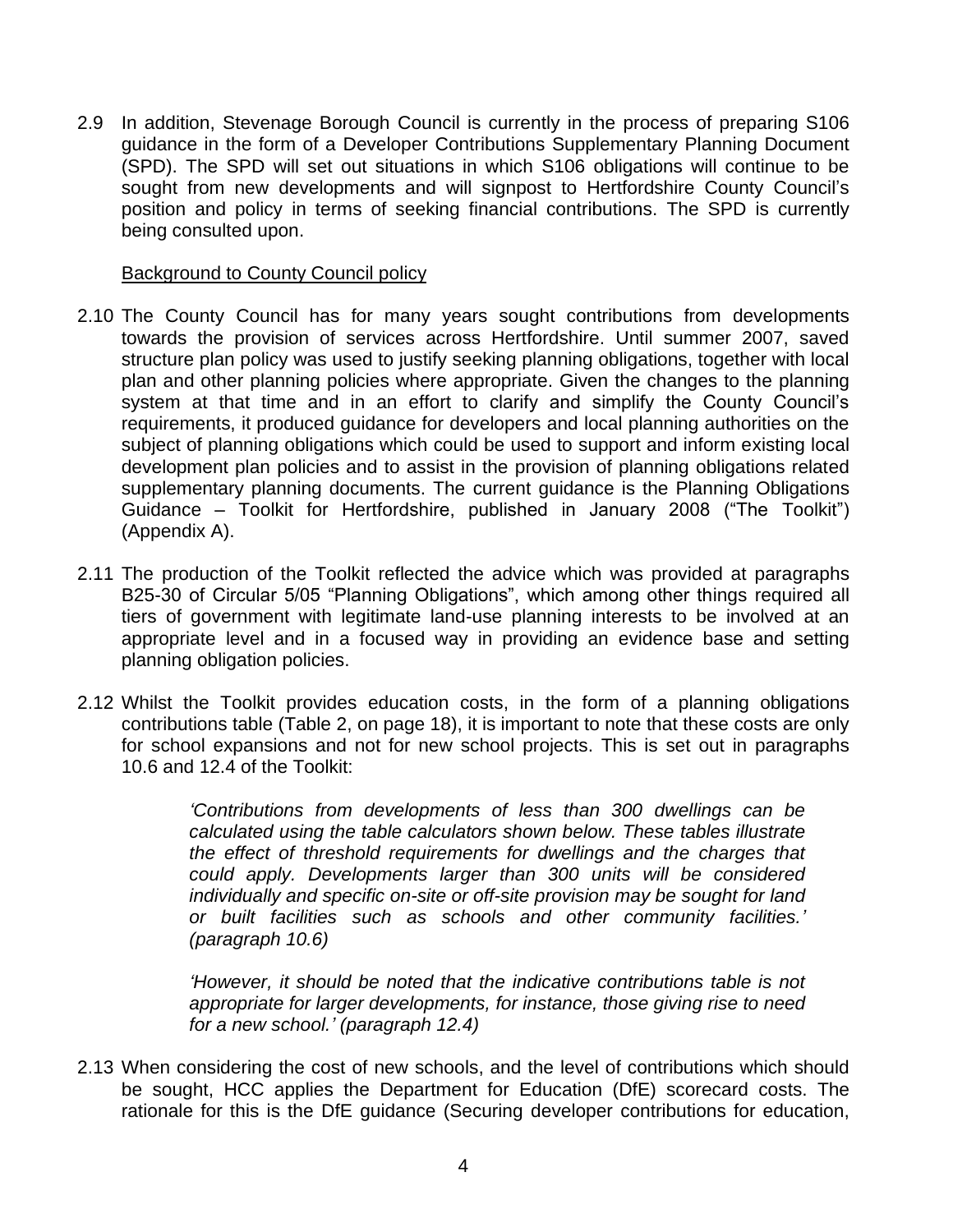November 2019, Appendix B) which is clear that when calculating the cost of education provision the assumed cost of mainstream school places should be based on the national average costs published in the DfE school place scorecards (paragraph 15 of Securing developer contributions for education, November 2019):

*'We advise that you base the assumed cost of mainstream school places on national average costs published in the DfE school place scorecards.'*

- 2.14 The current DfE Scorecard costs, which form the basis of the level of contributions sought from this development, can be found in Appendix C.
- 2.15 HCC is currently consulting on updated guidance (known as the Guide to Developer Infrastructure Contributions), which applies the updated DfE Scorecard costs to the County Council requirements. However, as this document has yet to be adopted the Planning Obligations Toolkit remains the currently adopted document in terms of setting out the County Councils need and justification for seeking financial contributions, with the DfE Scorecard providing the relevant costs that should be applied.
- 2.16 HCC has a responsibility to ensure that appropriate mitigation measures are in place prior to the need generated by a development site. With consideration of lead-in times for project delivery, HCC's position is to seek payment of financial contributions at the earliest trigger and in advance of the need being generated. This also reduces risks of later trigger points.
- 2.17 HCC has not seen a draft Section 106 agreement for the above proposed development. The County Council does not encourage the submission of S106 unilateral undertakings which it has not had an opportunity to comment on as a result of the requirements of CIL Regulation 122.

#### **3.0 Justification**

- 3.1 As set out above, it is widely recognised at all levels of policy that some developments may impact on infrastructure and services provided by public bodies and that, where relevant, this impact should be addressed through financial mitigation to offset those impacts.
- 3.2 In terms of education contributions, the overriding principle which governs Hertfordshire County Council's approach is that development proposals which generate a net increase to the number of dwellings within any given area would in most cases result in an increase in children, and as such would necessitate the need for school places to be provided for the children requiring them.
- 3.3 In order to determine whether or not an education contribution is required, the County Council firstly calculates the number of pupils arising from the development and then compares this to the capacity of the pupil planning area (PPA) in which the development is located. This is a well-established process based on robust figures and information.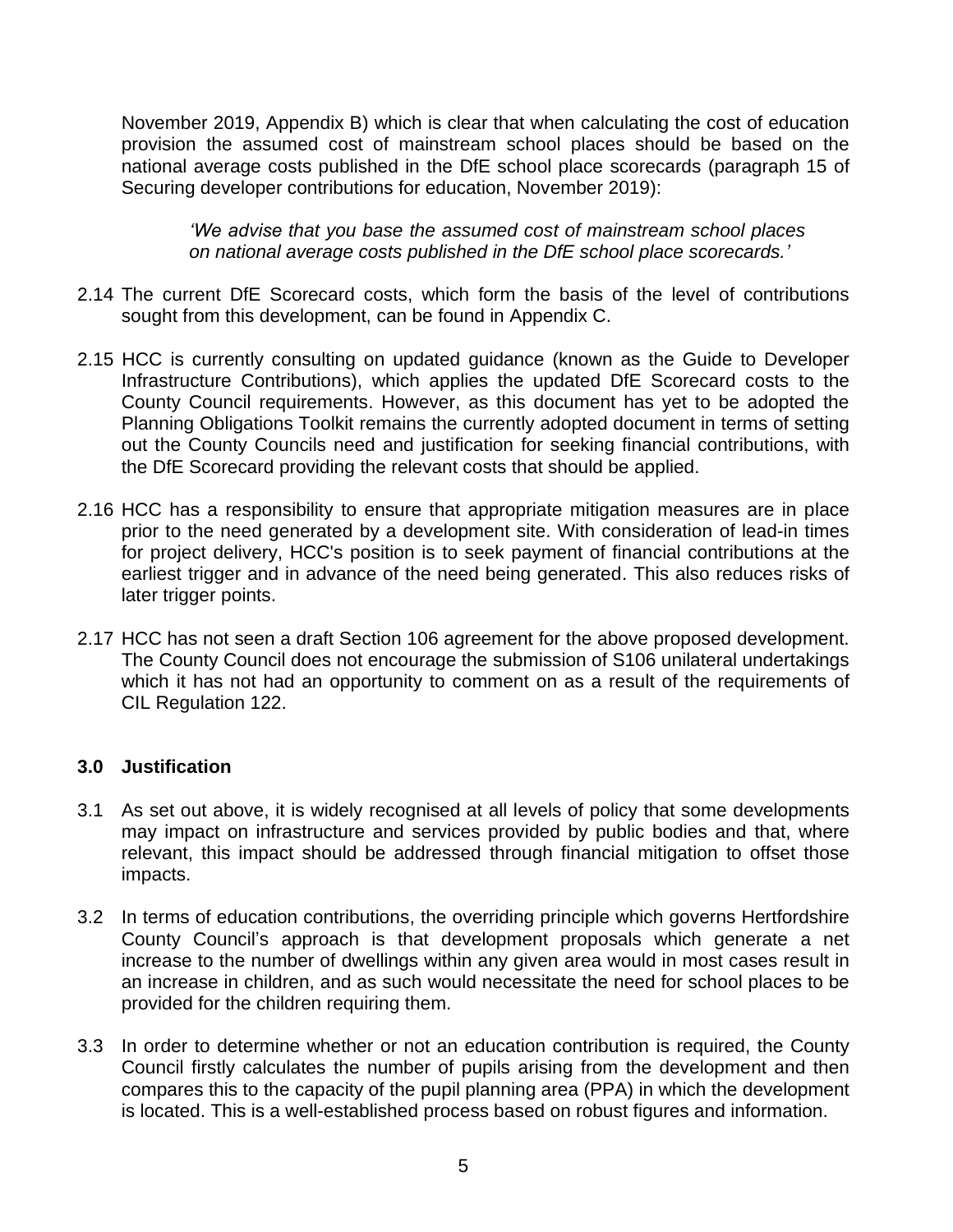3.4 When calculating the number of pupils and considering the pressure on the schools within the pupil planning area the County Council considers the cumulative impact of any developments in the immediate area. In assessing the impact of the development at Land to the West of Lytton Way the County Council also had regard to other developments (e.g. allocated sites, planning applications and known windfall sites) in and around the Stevenage town centre area. The wider Stevenage town centre area is expected to generate significant volumes of new dwellings for which a new 2 Form of Entry (FE) school in the Stevenage town centre is required in order to mitigate this significant impact. The requirement for this school, and the need for it to serve the wider Stevenage town centre area is set out within Policy TC2: Southgate Park Major Opportunity Area (Stevenage Borough Council Local Plan):

> *'Within the Southgate Park Major Opportunity Area, as defined on the Policies map, planning permission will be granted for:*

*e. A new primary school on the Eastgate car park'*

3.5 Furthermore, paragraph 7.26 (of the Stevenage Borough Council Local Plan) notes that the purpose of this new primary school is to mitigate the additional growth within Stevenage town centre and the wider area:

> *'A new primary school, in a suitable urban (as opposed to edge-of-town) form, will be located on the Borough Council's current Southgate car park to serve the needs not only of the new Southgate Park residents but also of the larger new residential community proposed in and around Stevenage Central.'*

- 3.6 In order to calculate the number of pupils arising from developments, the County Council has developed a census-based model (known as the Hertfordshire Demographic Model). The Model projects the average number of children likely to emerge from different types, sizes and tenures of dwellings over time. A guide to the Hertfordshire Demographic Model, which provides a more detailed explanation as to the inputs and outputs of the Model, is provided in Appendix D.
- 3.7 The modelled yields are calibrated against observed yields from recent new developments in Hertfordshire, which have been assessed as part of a recent, detailed, pupil yield survey (further information on the Hertfordshire County Council Pupil Yield Survey is included in Appendix E). This ensures that the Hertfordshire Demographic Model is based on the most up-to-date information and means that the Hertfordshire Demographic Model adheres to paragraph 8 of the DfE Guidance (Securing developer contributions for education, November 2019):

*'Pupil yield factors should be based on up-to-date evidence from recent local housing developments, so you can forecast the education needs for each phase and type of education provision arising from new development.'*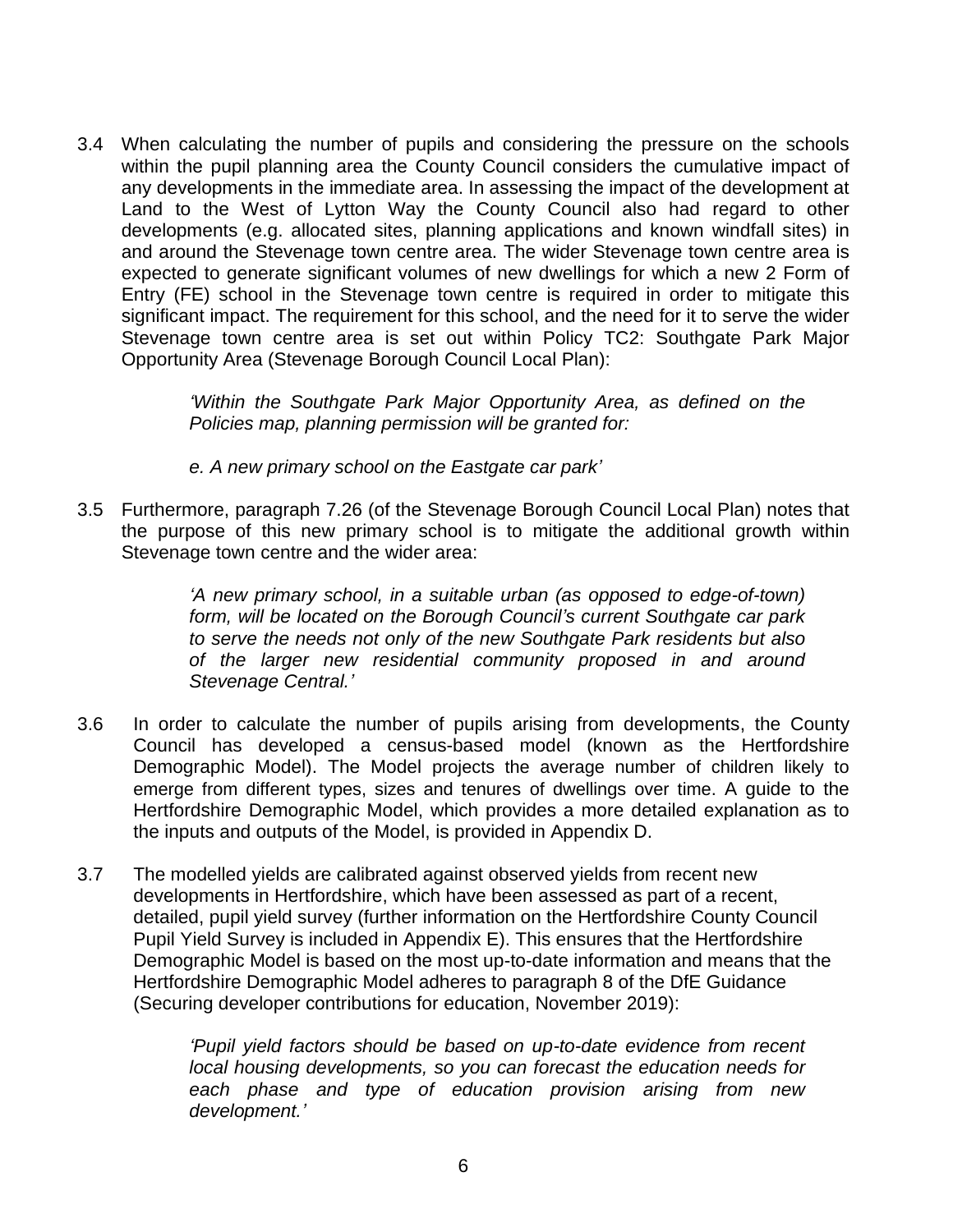- 3.8 Given that the Hertfordshire Demographic Model is based on the most up-to-date information related to development in Hertfordshire and provides the County Council with the necessary baseline evidence in order to support the requests for financial contributions, the County Council therefore considers that the Hertfordshire Demographic Model is a reasonable and robust approach to calculating pupil yield. Further justification and evidence on the use of the Hertfordshire Demographic Model is in section 1.1 of the Guide to the Hertfordshire Demographic Model (Appendix D).
- 3.9 Once the pupil yield has been calculated, current information on the school capacity is then used to determine if there is sufficient space to accommodate the children arising from the development.
- 3.10 For primary school provision consideration is given to the school capacity over the next four years, as birth information is not known further into the future. The school capacity is considered at the point that the development starts to yield children rather than any earlier date in time.
- 3.11 When considering whether or not there are surplus school places the County Council only considers the pupil planning area which the proposed development lies. The reason for this is that if journeys to school exceed the statutory walking distances, or do not have an available route, the County Council would be required to provide transport, with additional ongoing revenue costs and sustainability concerns. In addition, not planning on this basis could give rise to issues of accessibility, additional congestion from car trips and road safety (crossing roads and cycling etc).
- 3.12 If there is a lack of capacity at the schools within the pupil planning area to meet the needs arising from the development then the County Council will seek a financial contribution from the development in order to provide for the additional places.
- 3.13 The approach set out above clearly demonstrates that the principle and process of seeking education contributions applied by Hertfordshire County Council is both sound and reasonable.
- 3.14 Seeking education contributions as set out within this document also conforms to the three CIL tests (as set out within Regulation 122 of the CIL Regulations 2010 and paragraph 56 of the NPPF):
	- 1. Through the process of analysing the capacity of the pupil planning area contributions are only sought where they are *necessary to make the development acceptable in planning terms* (e.g. where sufficient spare capacity does not exist to mitigate the level of children arising).
	- 2. Contributions are spent on the school(s) whose pupil planning area the development is in and are therefore *directly related to the development*.
	- 3. The level of contribution is proportional to the number of children arising from it and is therefore *fairly and reasonably related in scale and kind to the development*.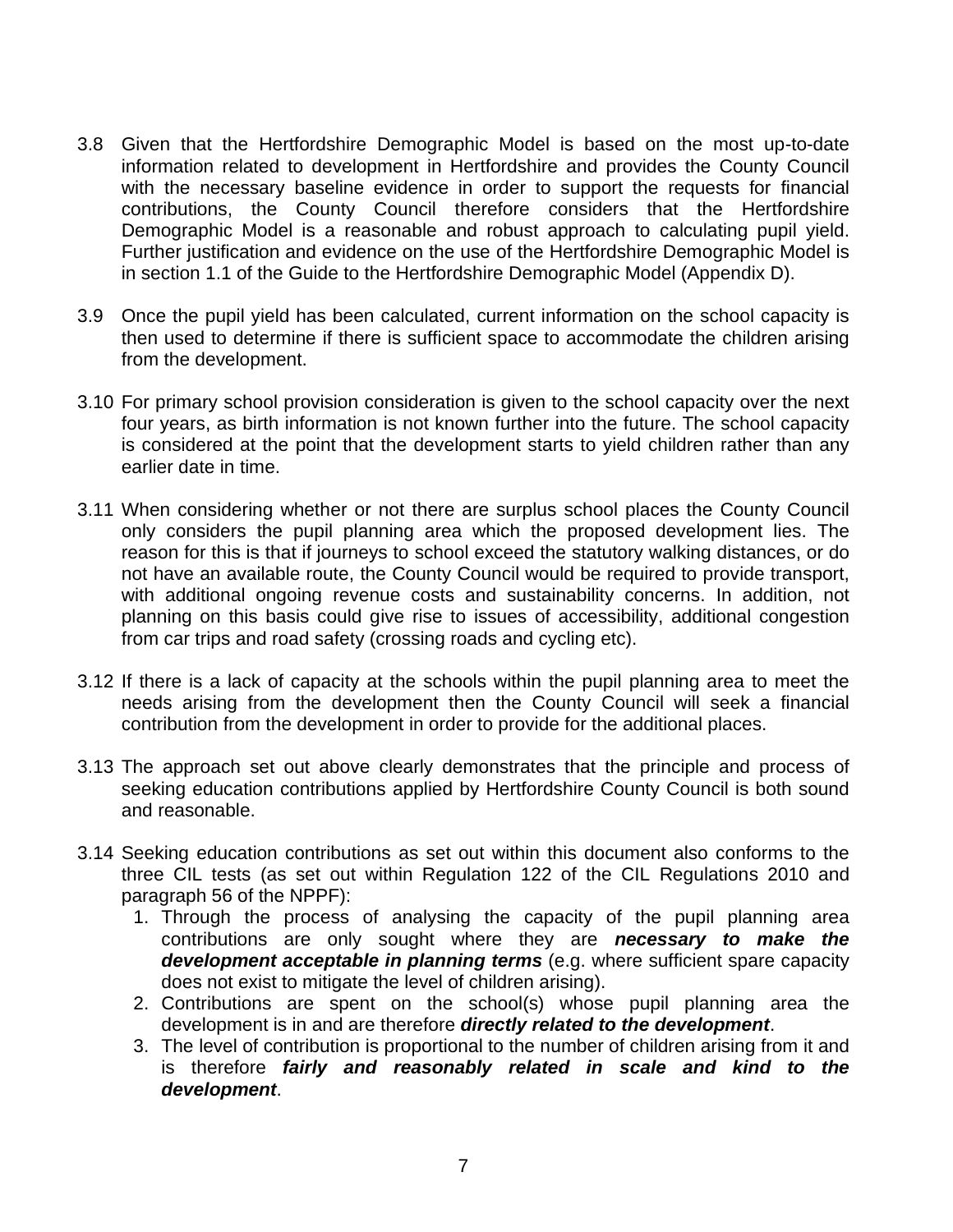### **4.0 Primary Education Provision**

#### Previous S106 Requirements

- 4.1 When the application for this development (19/00474/FPM) was presented to the Stevenage Borough Council Planning and Development Committee on 3 March 2020 it included the following County Council requirements, which had been provided by Hertfordshire County Council in October 2019 and December 2019 in response to the planning application consultation (see Appendix F and Appendix G):
	- **Primary education provision** (towards the new primary school proposed in Stevenage Town Centre) – £3,333,870 (indexation to be applied)
	- **Secondary Education** £3,019,212 (indexation to be applied)
	- **Childcare Services** £21,515 (indexation to be applied)
	- Library Service £59,730 (indexation to be applied)
	- **Youth Service** £5,834 (indexation to be applied)
	- **Waste Service** either £32,629 (enlargement of existing facility) or £57,811 (replacement of existing facility) (indexation to be applied)
- 4.2 It should be noted that since the SBC Planning Committee on 3 March 2020 there have been a number of material changes which have altered the County Councils approach and position. These have meant changes to the primary education, secondary education, childcare, library, youth and waste services contribution requests.
- 4.3 Firstly, since 1<sup>st</sup> April 2020, Stevenage Borough Council have implemented their Community Infrastructure Levy (CIL) charging schedule. This change has resulted in Hertfordshire County Council removing its request for financial contributions towards secondary education, childcare, library, youth and waste services due to these requirements now falling under the remit of the SBC CIL.
- 4.4 Whilst those requirements set out in paragraph 4.3 will no longer be sought through S106 obligations HCC considers that the primary education contributions should continue to be sought through S106 obligations rather than through CIL. Firstly, the Government is clear that S106 obligations can be sought if they meet the statutory tests (set out in paragraph 2.6 above). This is regardless of whether a CIL charging schedule has been adopted by a Local Planning Authority. This position is set out as follows (taken from the Ministry of Housing, Communities & Local Government website, providing guidance on the use of planning obligations and process for changing obligations, and specifically on paragraph 002, Reference ID: 23b-002- 20190901 - *When can planning obligations be sought by the local planning authority?*):

*'Planning obligations assist in mitigating the impact of unacceptable development to make it acceptable in planning terms. Planning obligations may only constitute a reason for granting planning permission if they meet the tests that they are necessary to make the development acceptable in planning terms. They must be:*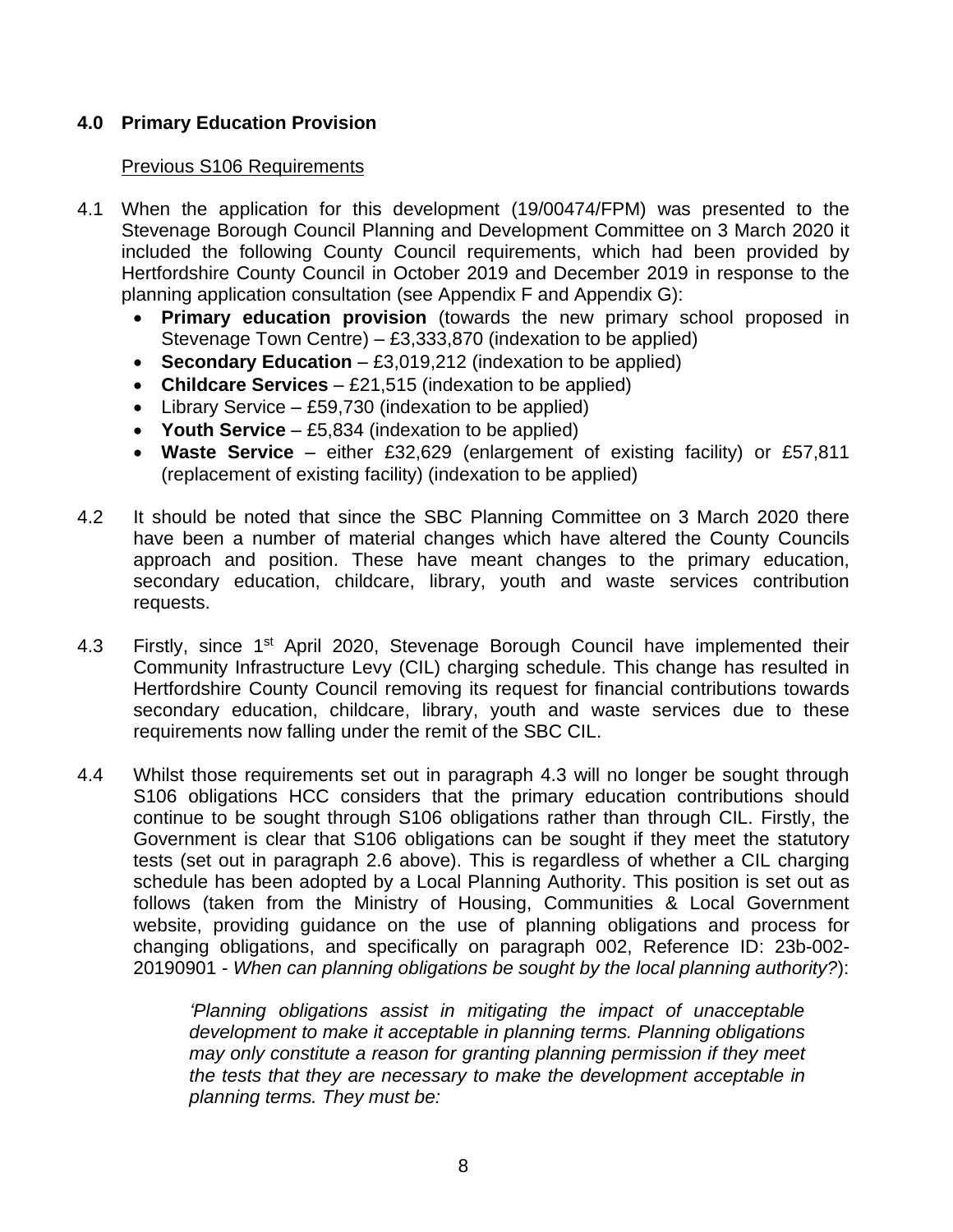- *necessary to make the development acceptable in planning terms;*
- *directly related to the development; and*
- *fairly and reasonably related in scale and kind to the development.*

*These tests are set out as statutory tests in regulation 122 (as amended by the 2011 and 2019 Regulations) and as policy tests in the National Planning Policy Framework. These tests apply whether or not there is a levy charging schedule for the area.'*

- 4.5 As set out in paragraph 3.14 above and section 7 below, HCC considers that the primary education contributions being sought from this development (towards the new primary school in Stevenage town centre) robustly meets the three statutory CIL tests (as set out within Regulation 122 of the CIL Regulations 2010 and paragraph 56 of the NPPF) and therefore S106 obligations can be sought.
- 4.6 Further justification for seeking S106 obligations from this development towards primary education mitigation is set out in paragraphs 9.0.9 – 9.0.12 of the SBC draft Developer Contributions SPD (November 2020) (Appendix H). These state that:

*'However, in instances where a development creates an impact that only has one potential mitigation, and that mitigation must be implemented to ensure the proposed scheme is acceptable in planning terms, HCC will request financial contributions to fund that scheme' (paragraph 9.0.9).*

*'This is most likely to occur for developments in and around the Town Centre where primary education capacity is low due to the historic low levels of residential development and the subsequent lack of need for primary schools there' (paragraph 9.0.10).* 

*'With the Town Centre regeneration and many private schemes being proposed and brought forward in the area, a new demand for education is being created. Land for a 2-Form Entry primary school is being provided within the Town Centre and this facility will be used to meet the needs of the majority of new developments in the surrounding area, not just the Town Centre, as defined in the Local Plan, because of the lack of alternative schools nearby, the lack of future capacity within these schools and in the wider HCC school catchment area, and also the lack of ability for those schools to expand due to constraints on-site as identified by HCC' (paragraph 9.0.11).* 

*'As such, it is likely that HCC will seek financial contributions towards build costs and purchasing land for the school from nearby developments where they can demonstrate that pupils arising from those developments will place demand on Town Centre education, predominantly at the new school' (paragraph 9.0.12).*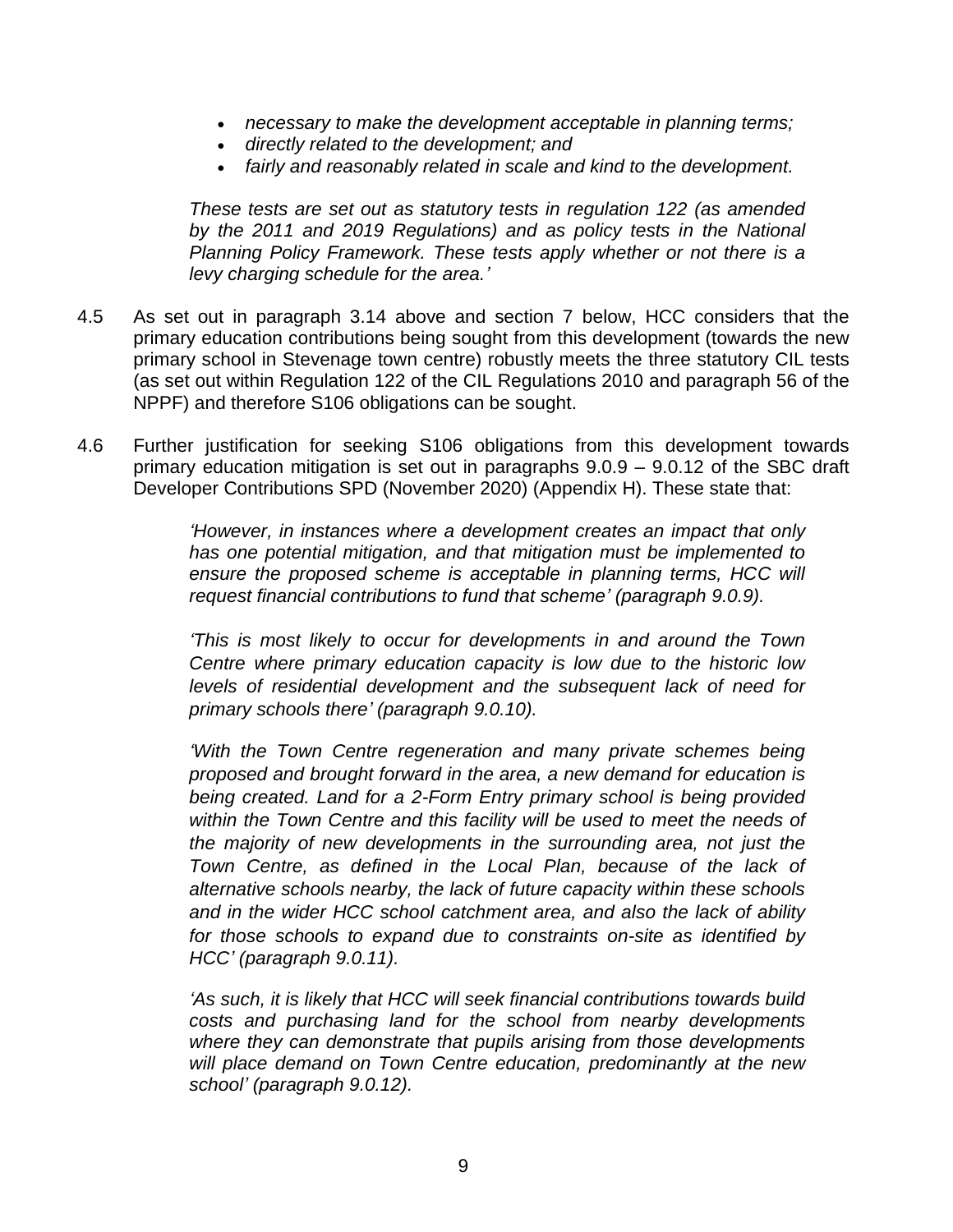- 4.7 The position as set out in the Stevenage Borough Council draft Developer Contributions Supplementary Planning Document (November 2020) is applicable to the development at Land West of Lytton Way and therefore primary education contributions should continue to be sought through S106 obligations.
- 4.8 In addition, SBC has only recently adopted their CIL Charging Schedule and the detailed funding priorities for CIL receipts have not yet been agreed. As explained in the Council's Infrastructure Funding Statement (See appendix I), the Council is currently updating its Infrastructure Delivery Plan which will be used to guide the use of CIL receipts in the future. As things stand, no monies have been committed from the Council's CIL receipts to the fund the town centre primary school. The expectation is that the town centre primary school will be funded through S106 contributions from the developments in the area. Furthermore, any bids from the County Council to use some of the Borough Council's CIL receipts will be in direct competition with bids for other infrastructure within the borough, giving no certainty on what infrastructure CIL will fund.
- 4.9 Finally, as set out in section 1.4 of HCCs draft Guide to Developer Infrastructure Contributions document (see Appendix J), HCCs expectation is that, where a local planning authority has adopted a CIL charging schedule, financial contributions will still be sought through S106 obligations in instances where they are required to mitigate the specific and direct impacts of that development.
- 4.10 For the reasons set out above, the primary education contributions sought from this development should continue to be through S106 obligations rather than through CIL.
- 4.11 In addition to changes through SBC adopting a CIL charging schedule the level of primary education contribution being sought by the County Council has also been revised since the December 2019 response. The County Council calculates education contributions towards new school provision based on pupil yield arising from the Hertfordshire Demographic Model. It is a common position that, in order to reflect the latest available data, the pupil yield model is updated periodically in order that the most relevant and appropriate information is used. This planning application has overlapped two iterations of the pupil yield model. Since the SBC Planning and Development Committee in March 2020, the County Council has revised the Hertfordshire Demographic Model which has resulted in the level of financial contributions sought from this development towards primary education mitigation to be revised.
- 4.12 HCCs revised request for primary education contributions was made on 5<sup>th</sup> October 2020 (Appendix K). This uses the most up-to-date and current version of the Hertfordshire Demographic Model and resulted in a reduction in the primary education contributions to £1,670,732 (indexation to be applied). Further details on how the contribution of £1,670,732 has been calculated are set out below.

#### Current S106 Requirements

4.13 The development at Land West of Lytton Way falls within the pupil planning area (PPA) 5.1 Stevenage North West (see Map 1 of PPA 5.1 area below). The closest schools to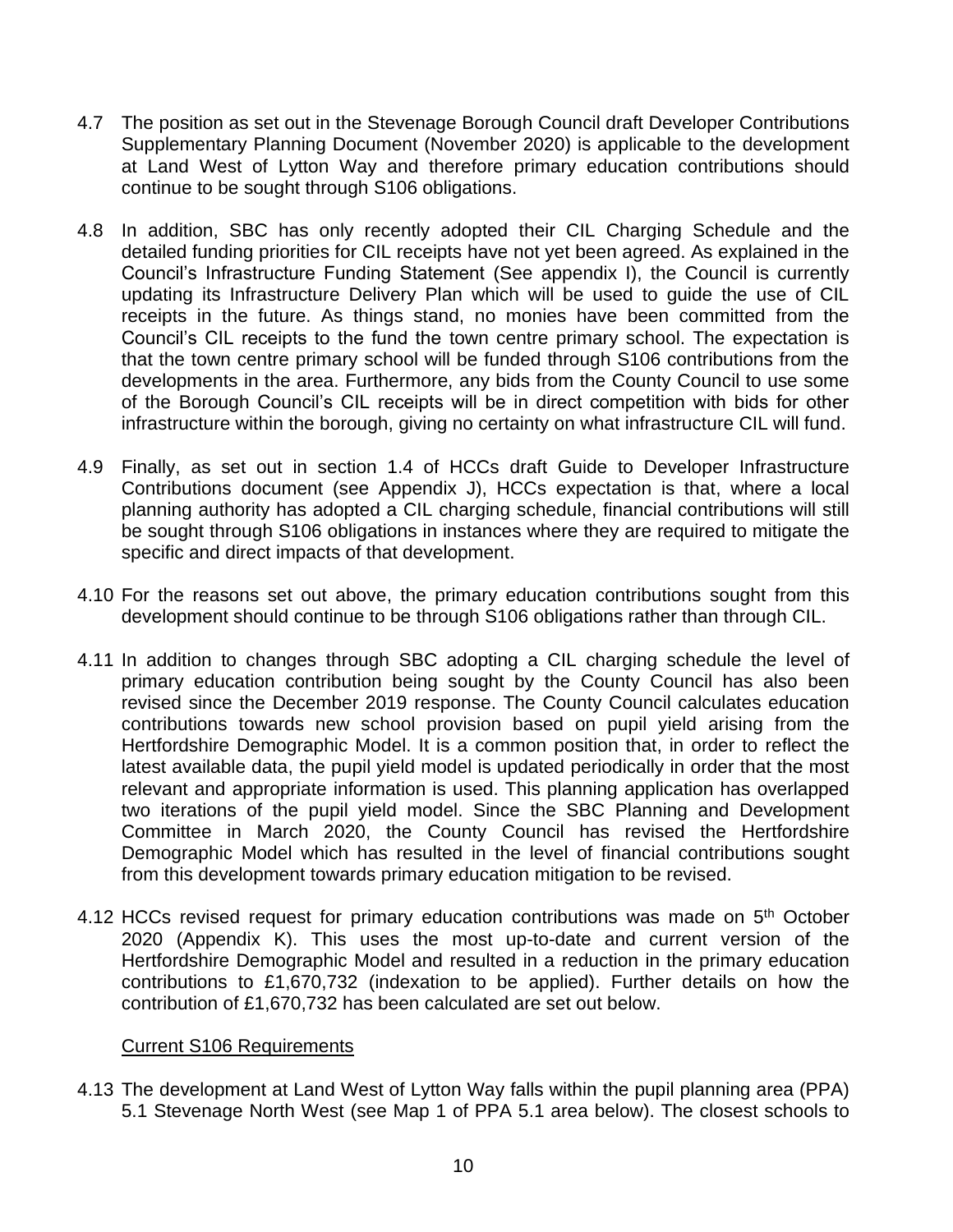the development are Woolenwick Infant and Juniors School, Fairlands Primary School, Letchmore Road Infants School and Broom Barns Primary School.



*Map 1: Pupil Planning Area 5.1 – Stevenage North West Map*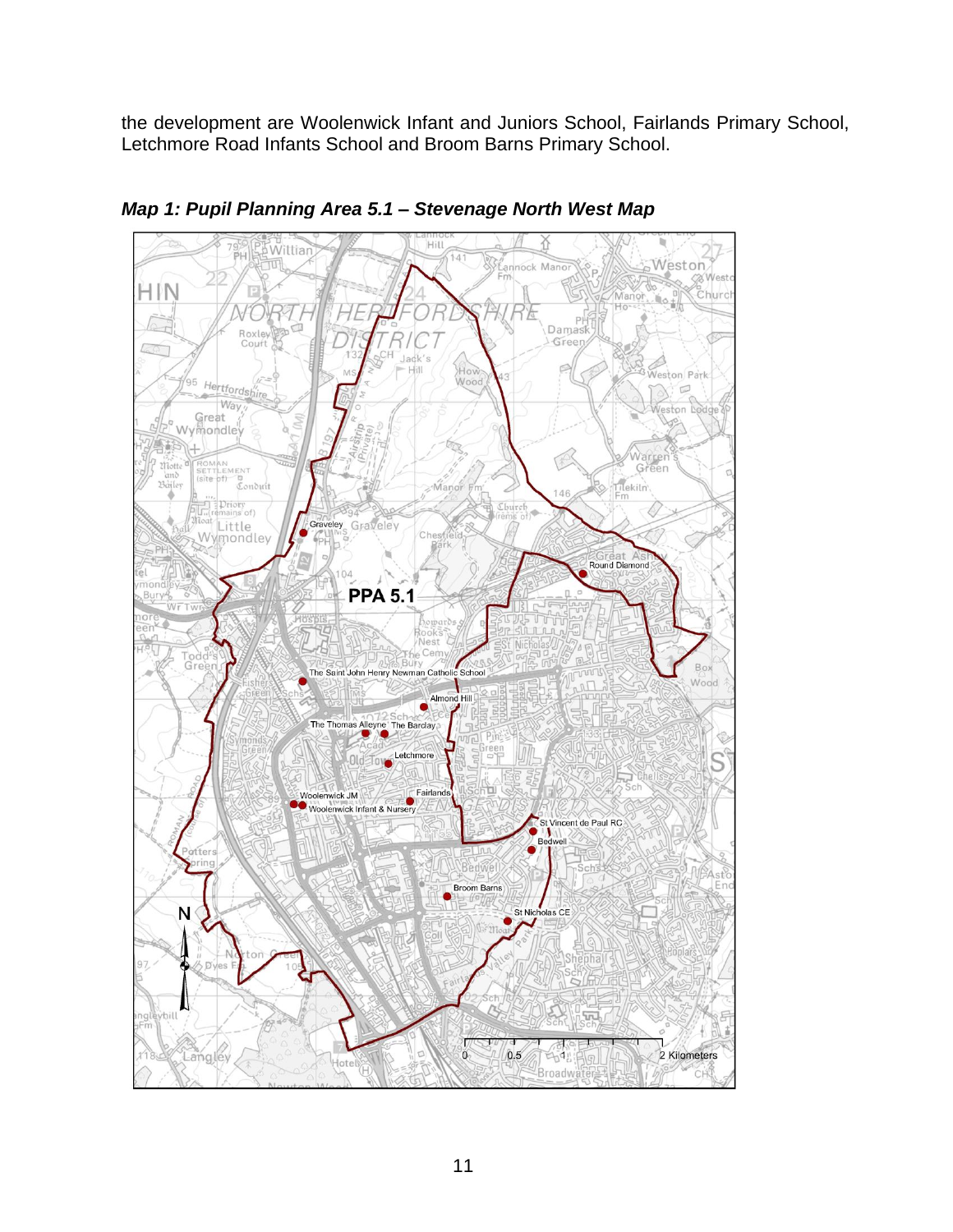4.14 The current forecast data for the capacity of the schools in PPA 5.1 is shown in Table 1 below:

| 5.1    | <b>Stevenage North West</b>                      |                         |                |         |         |                 |         |         |         |
|--------|--------------------------------------------------|-------------------------|----------------|---------|---------|-----------------|---------|---------|---------|
| School | <b>School Name</b>                               | <b>Places Available</b> | <b>Actuals</b> |         |         | <b>Forecast</b> |         |         |         |
| Code   |                                                  | 2020-21                 | 2017-18        | 2018-19 | 2019-20 | 2020-21         | 2021-22 | 2022-23 | 2023-24 |
| 2109   | Letchmore Infants' and Nursery School            | 90                      | 89             | 88      | 89      |                 |         |         |         |
| 2110   | Fairlands Primary School                         | 90                      | 85             | 88      | 90      |                 |         |         |         |
| 2169   | Broom Barns Community Primary School             | 30                      | 30             | 29      | 30      |                 |         |         |         |
| 2188   | Bedwell Primary School                           | 45                      | 33             | 25      | 29      |                 |         |         |         |
| 2406   | Woolenwick Infant and Nursery School             | 60                      | 60             | 60      | 59      |                 |         |         |         |
| 3018   | Graveley Primary School                          | 16                      |                | 16      | 16      |                 |         |         |         |
| 3369   | St Nicholas CofE (VA) Primary School and Nursery | 30                      | 27             | 30      | 30      |                 |         |         |         |
| 3977   | Saint Vincent de Paul Catholic Primary School    | 60                      | 58             | 55      | 59      |                 |         |         |         |
|        | <b>Total Year R Pupil Demand</b>                 |                         | 390            | 391     | 402     | 388             | 388     | 390     | 377     |
|        | <b>Total Year R Places Available</b>             | 421                     |                |         |         | 421             | 421     | 421     | 421     |
|        | Surplus or Shortage of Year R Places (No.)       |                         |                |         |         | 33              | 33      | 31      | 44      |
|        | Surplus or Shortage of Year R Places (%)         |                         |                |         |         | 7.8%            | 7.8%    | 7.4%    | 10.5%   |
|        | <b>Surplus or Shortage of Year R Places (FE)</b> |                         |                |         |         | 1.1             | 1.1     | 1.0     | 1.5     |
|        |                                                  |                         |                |         |         |                 |         |         |         |

*Table 1: Pupil Planning Area 5.1 – Stevenage North West 2020/21 forecast data*

- 4.15 The forecasts include an assumed pupil yield from proposed new housing growth, based only on sites with planning permissions, and updated annually as advised by the Local Planning Authority. As the forecasts are based on actual 0-4 year olds, the primary forecasts only project four years into the future. Therefore, the forecasts do not capture the significant scale of housing growth beyond this period or the anticipated demand from it. If the yield arising from other proposed developments, for which planning permission is still to be granted, was also to be included in Table 1 then it would result in there being no surplus capacity in these schools.
- 4.16 As can be seen from Table 1 and the supporting information there is no surplus capacity in the schools in this area. Therefore, further primary education infrastructure is required to mitigate this development.
- 4.17 There is insufficient expansion capacity within existing primary schools in close proximity to the town centre to meet the anticipated demand from the new housing arising within and around the edge of Stevenage town centre, which includes this development. Hertfordshire County Council's strategy is therefore to establish a new school provision within the town centre.
- 4.18 The requirement for a new primary school to serve the wider Stevenage town centre area is set out within Policy TC2: Southgate Park Major Opportunity Area (Stevenage Borough Council Local Plan):

*Source: EDGE analytics*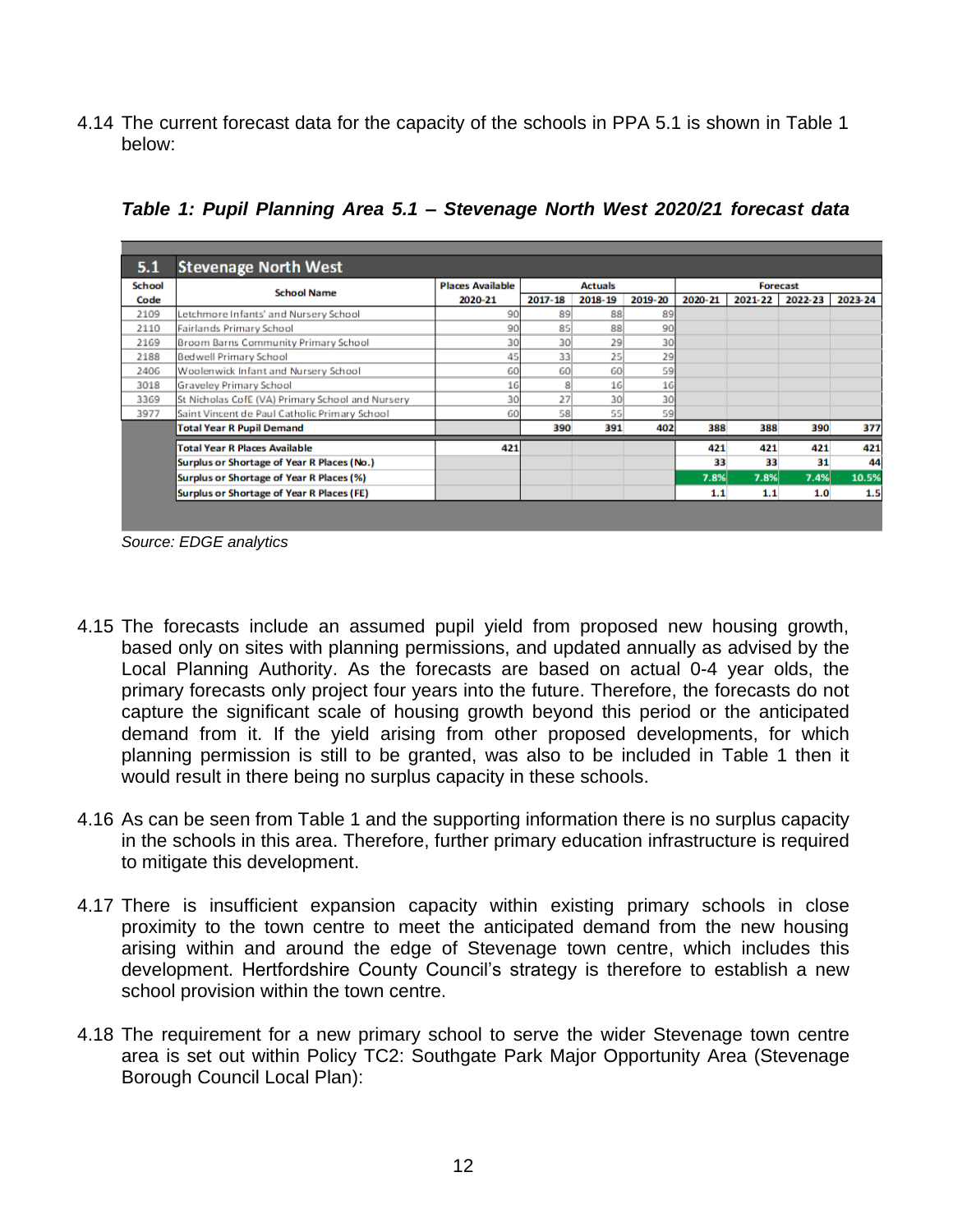*'Within the Southgate Park Major Opportunity Area, as defined on the Policies map, planning permission will be granted for:*

- *e. A new primary school on the Eastgate car park'*
- 4.19 Furthermore, paragraph 7.26 (of the Stevenage Borough Council Local Plan) notes that the purpose of this new primary school is to mitigate the additional growth within Stevenage town centre and the wider area:

*'A new primary school, in a suitable urban (as opposed to edge-of-town) form, will be located on the Borough Council's current Southgate car park to serve the needs not only of the new Southgate Park residents but also of the larger new residential community proposed in and around Stevenage Central.'*

- 4.20 The requirement for a new primary school in the Stevenage town centre to serve the wider area is also set out in paragraphs 9.0.9 – 9.0.12 of Stevenage Borough Councils draft Developer Contributions Supplementary Planning Document (November 2020) (the relevant paragraphs are already set out in this Statement, see paragraph 4.6 above). Given that the development at Land West of Lytton Way falls within this area the expectation is that the new town centre primary school will mitigate the impact arising from this development and therefore that S106 obligations are sought towards this project.
- 4.21 This new 2 Form of Entry primary school was part of the planning application 19/00743/FPM (for the site known as "SG1"), which has recently been granted planning permission subject to the signing of a S106 legal agreement, which is sufficiently progressed. With the granting of the planning permission for the SG1 development there is further certainty and therefore deliverability of the new town centre primary school.
- 4.22 As set out above, given that the mitigation project for this development is a new primary school, rather than an expansion of an existing primary school, there is justification for seeking a S106 financial contribution from this development towards that project.
- 4.23 Hertfordshire County Council utilises the Department for Education (DfE) scorecard when calculating financial contribution requests towards the provision of new schools. The DfE guidance (Securing developer contributions for education, Nov 2019) is clear that when calculating the cost of education provision the assumed cost of mainstream school places should be based on the national average costs published in the DfE school place scorecards (paragraph 15 of Securing developer contributions for education, Nov 2019):

*'We advise that you base the assumed cost of mainstream school places on national average costs published in the DfE school place scorecards.'*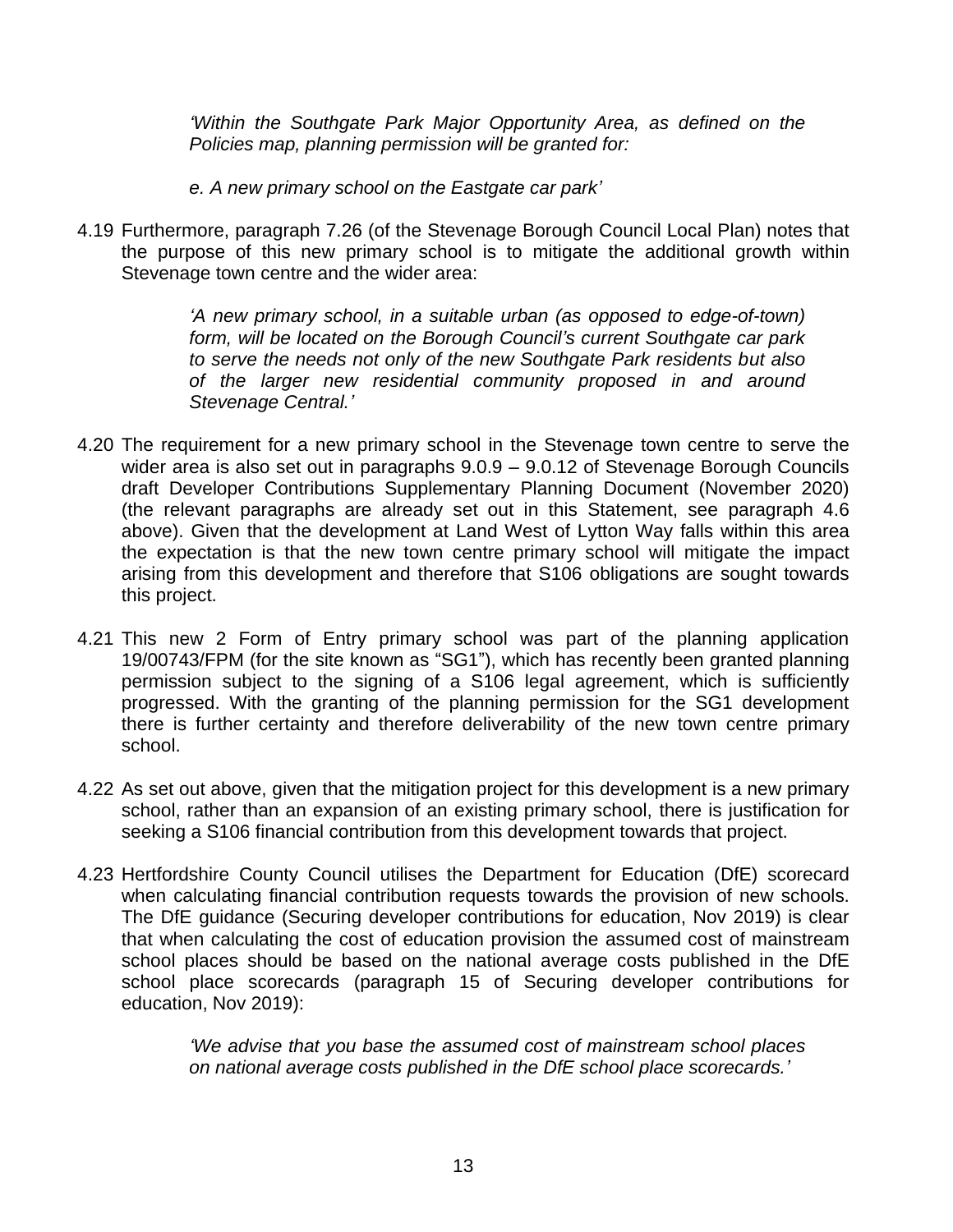- 4.24 The DfE scorecard costs can be found in Appendix C. Based on the, current, 2019 DfE Scorecard the cost of a new 2FE primary school (including nursery provision) is £9,228,600. This cost is based on 450 places available at the new school multiplied by the £20,508 cost per place for a new build school (see Appendix C for scorecard per place cost for new primary schools).
- 4.25 The forms of entry of primary aged pupils (including nursery places) modelled to arise from the development is 0.36FE, calculated using the Hertfordshire Demographic Model. This is based on the development mix set out in Table 2 below. This mix has been provided by the applicant and has studio flats omitted due to producing a negligible pupil yield.

| <b>FLATS</b>          |                                             |                           |  |  |  |  |  |
|-----------------------|---------------------------------------------|---------------------------|--|--|--|--|--|
| Number of<br>bedrooms | A) Open Market &<br><b>Shared Ownership</b> | <b>B) Affordable Rent</b> |  |  |  |  |  |
|                       | 223                                         | 26                        |  |  |  |  |  |
| $\mathcal{P}$         | 241                                         | 16                        |  |  |  |  |  |
| 3                     | 40                                          | 10                        |  |  |  |  |  |
| $4+$                  |                                             |                           |  |  |  |  |  |
| <b>Total</b>          | 504                                         | 52                        |  |  |  |  |  |

*Table 2: Development mix for Land to the West of Lytton Way, Stevenage (without studio flats)*

- 4.26 0.36FE is 18% of the capacity of a new 2FE primary school (0.36FE/2FE). Therefore, the primary education S106 contributions (which include the cost of nursery provision at the new primary school) which are sought from this development are **£1,661,148** (£9,228,600 x 18%). These are based on costs as of 1Q2020 (BCIS All in TPI) so indexation will need to be applied from this date.
- 4.27 It is recognised that although the land for the primary school is part of the SG1 development site, the need for the school also arises from other development sites in the area, which includes the development at land west of Lytton Way. The preferred approach is for the primary education contributions paid by the other sites in the area to be increased by the relative % of the primary school land costs. Therefore, it is reasonable that proportionate land costs are also applied to the primary education contribution arising from this development.
- 4.28 HCC is clear that, given the allocation for education use within the adopted local plan (Policy TC2: Southgate Park Major Opportunity Area, Stevenage Borough Council Local Plan), this land should be valued as education use rather than residential. This is consistent with the approach which has already been successfully adopted in other parts of the county.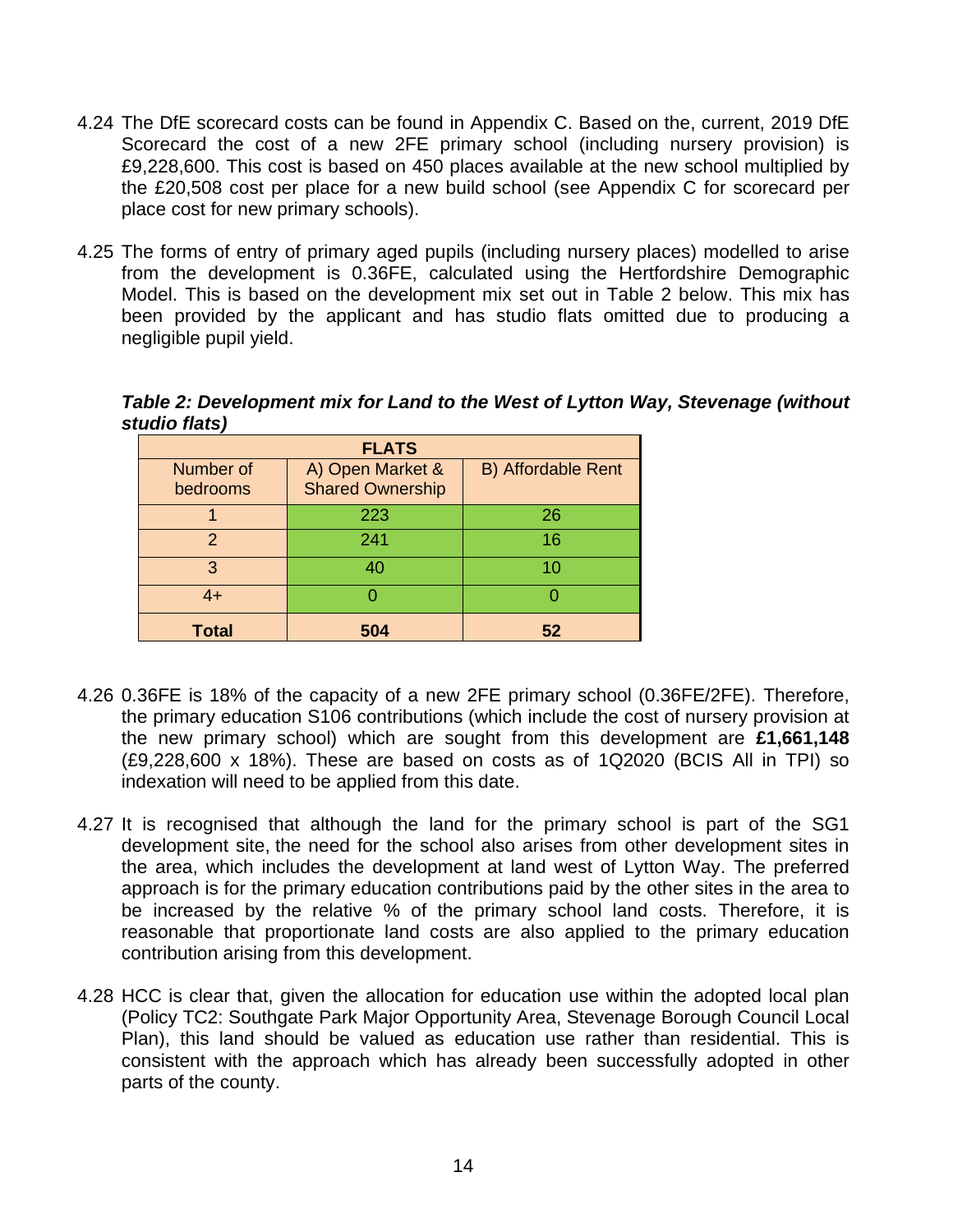- 4.29 As has already been established, this development is generating **0.36FE** of primary education yield. This is **18%** of the overall capacity of the new 2FE primary school (0.36FE / 2FE). The primary education contribution paid by the development at land west of Lytton Way therefore needs to be increased by 18% of the primary school land costs.
- 4.30 It should be noted that in a number of recent instances HCC have received land from developers, towards school provision, at nil value as without the facilities provided by the school expansion the development would not have been viable. The most recent example HCC have of valuing land for educational use valued the land at approximately £35,000 per acre (so approximately £86,450 per hectare, £35,000 x 2.47).
- 4.31 As set out in the SG1 planning application (19/00743/FPM), and therefore defined through the granting of planning permission, the school site in question is 0.6159 hectares. Therefore, the value of the land is £53,245 (£86,450 x 0.6159). 18% of the land costs (18% being the demand arising from the development) is **£9,584** (£53,245 x 18%).
- 4.32 Therefore the total financial contribution request for primary education mitigation sought from this development is **£1,670,732** (£1,661,148 + £9,584) (based on costs as of 1Q2020 – BCIS All in TPI, indexation to be applied).

# **Triggers**

- 4.33 HCC has a responsibility to ensure that appropriate mitigation measures are in place prior to the need generated by a development site. With consideration of lead-in times for project delivery, HCC's position is to seek payment of financial contributions at the earliest trigger and in advance of the need being generated. This also reduces risks of later trigger points.
- 4.34 The new town centre primary school is required to be open for September 2024. To meet this date construction is required to begin by the start of 2023, with design and planning work required prior to this date. It is reasonable to seek contributions from developments to cover these advance stages of work and to cover the start of construction. Based on likely build rates in relation to the timescales for the new school coming forward, the County Council therefore considers that the following triggers for payment of the primary education contributions arising from this development are reasonable and justifiable:
	- 50% of the primary education contribution prior to commencement of development;
	- 50% of the primary education contribution prior to occupation of 200 dwellings.

#### **Indexation**

4.35 The County Council will also require that indexation is applied to the primary education contributions. The DfE costs are based on costs as of 1Q2020 – BCIS All in TPI. Therefore increases in indexation needs to be applied from the finalised index figure published by the Royal Institution of Chartered Surveyors in its last quarterly publication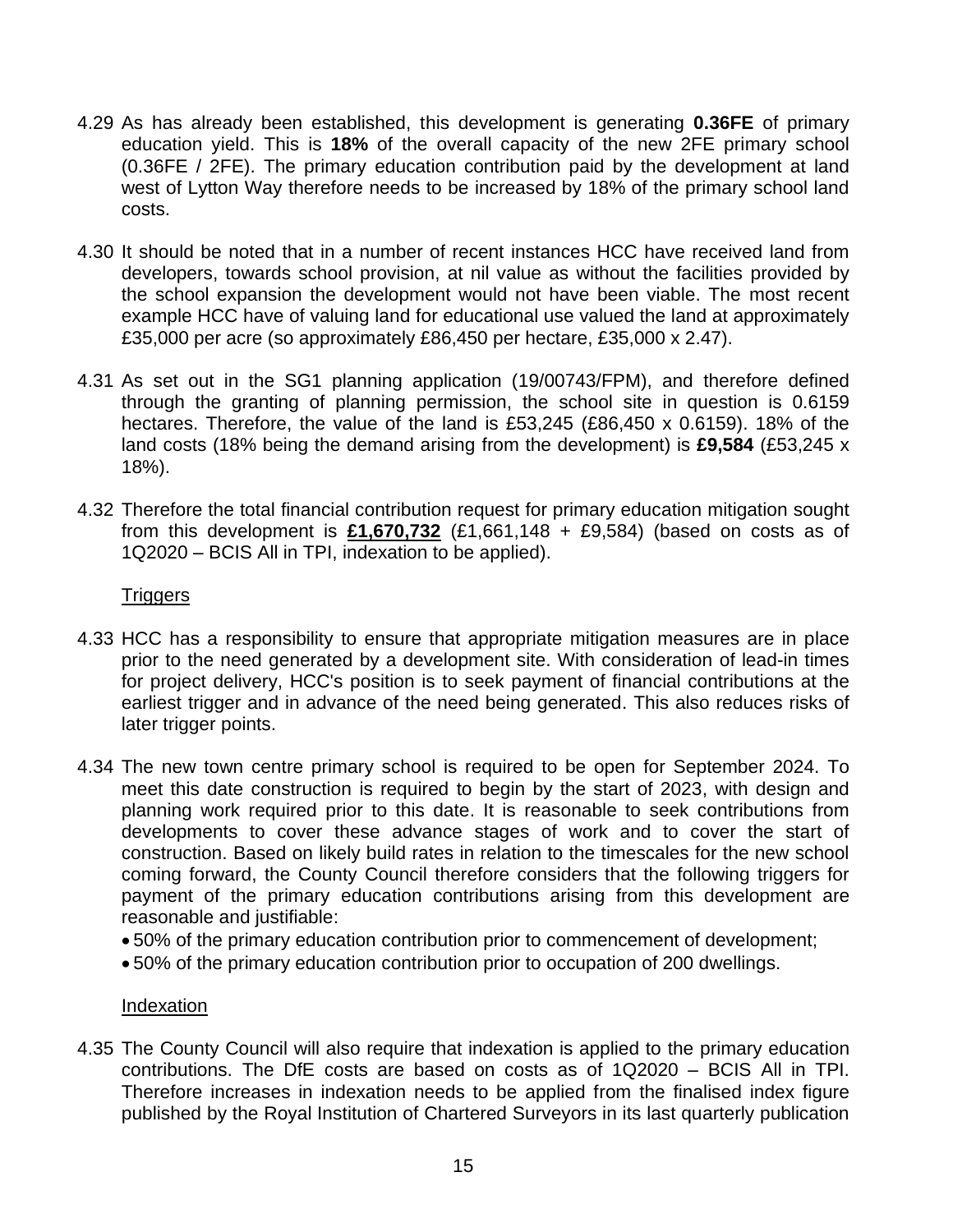prior to that date, to the finalised Index figure published by the Royal Institution of Chartered Surveyors in its last quarterly publication published before the date of payment of the contributions.

## **5.0 Fire Hydrants**

- 5.1 All dwellings must be adequately served by fire hydrants in the event of fire. The County Council as the Statutory Fire Authority has a duty to ensure fire fighting facilities are provided on new developments. HCC therefore seek the provision of hydrants required to serve the proposed residential units by the developer through standard clauses set out in a legal agreement or unilateral undertaking. If the developer does not provide the hydrants required as a direct result of their development the responsibility and cost would fall upon the County Council.
- 5.2 In addition, buildings fitted with fire mains must have a suitable hydrant provided and sited within 18m of the hard-standing facility provided for the fire service pumping appliance.
- 5.3 Paragraph 6.1(c) of BS 5588-5 2004 states that every building needs to have a suitable hydrant:
	- Not more than 60m from an entry to any building on the site;
	- Not more than 120m apart;
	- Preferably immediately adjacent to roadways or hard-standing facilities provided for fire service appliances; and
	- Not less than 6m from the building or risk so that they remain usable during a fire (generally a water supply capable of providing a minimum of 1500 litres per minute at all times should be provided).
- 5.4 The requirements for fire hydrant provision are set out with the Toolkit at paragraph 12.33 and 12.34 (page 22). The provision of public fire hydrants is not covered by Building Regulations 2010 (Part B5 as supported by Secretary of State Guidance 'Approved Document B'), see Appendix L.
- 5.5 Regardless of the location of existing public hydrants, it is considered that the layout of the site (due to the overall size of the development site in question) will necessitate the need for new hydrants to ensure that homes are served within the minimum required distance. The Fire and Rescue Service have confirmed hydrants will be required from this proposal.
- 5.6 The provision of fire hydrants is sought from this development, sufficient to address the needs of the proposed development in the event of a fire, as opposed to a financial contribution. In practice, the location and number of hydrants is determined at the time the water services for the development are planned in detail and the layout of the development is known which is usually after planning permission is granted.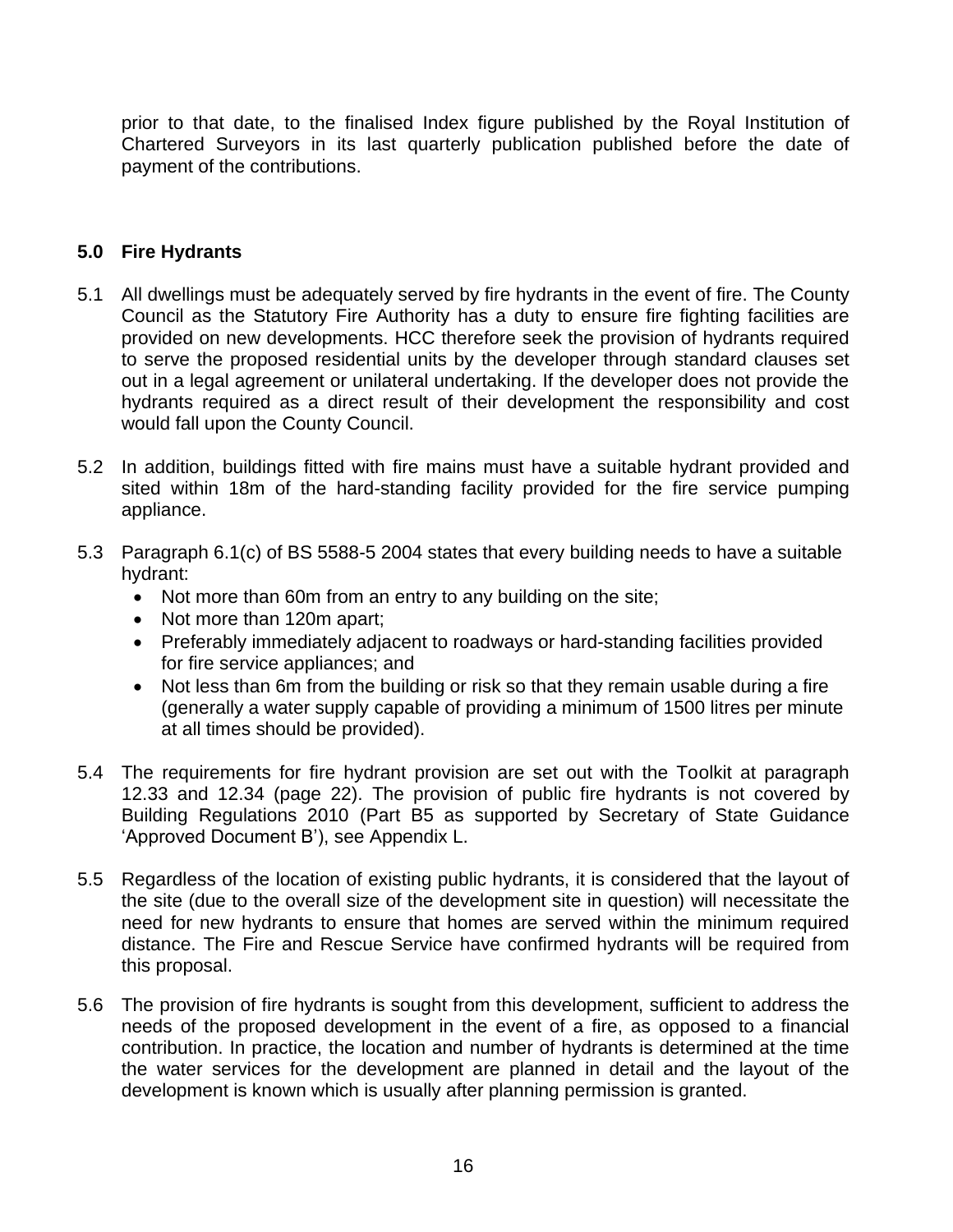# **6.0 Audit Trails and Monitoring**

- 6.1 Information regarding Section 106 deeds and the obligations relating to the County Council and its services are kept in both paper form and in electronic databases. These enable effective monitoring and reporting of Section 106 matters both internally to Members and service departments and externally to District/Borough Councils, developers and members of the public at least twice yearly. HCC related Section 106 matters are also subject to Internal Audit assessment.
- 6.2 When Section 106 funding is received, each contribution is allocated an individual account enabling each one to be individually managed, monitored and reported on.
- 6.3 Before Section 106 funding can be spent by a service provider a request needs to be submitted setting out amongst other details, the Section 106 funds being sought (including identifying the individual accounts) and the purposes/projects each will be used towards. This request is then assessed to ensure compliance with the terms of the Section 106 deed and the requirements of Section 106 contributions. The request must then be authorised by the Assistant Directors of HCC Property and Finance, the Assistant Chief Legal Officer and reported to the Executive Member for Resources. Members of the relevant electoral divisions are also informed.

# **7.0 Summary and Conclusions**

- 7.1 HCC is seeking financial contributions towards primary education provision together with fire hydrant provision to mitigate the impact of this proposed development.
- 7.2 It is considered that these requirements meet the tests set out within Regulation 122 of the Community Infrastructure Levy Regulations 2010 (as amended 2019). This is as follows:
	- Necessary to make the development acceptable in planning terms:–

Recognition that contributions should be made to mitigate the impact of development are set out in planning related policy documents as outlined above (see Section 2). The provision of community facilities is a matter that is relevant to planning.

The development plan supports provision of planning contributions. Policy IT3 of the Stevenage Borough Council Local Plan (adopted 22 May 2019), the Stevenage Borough Council draft Developer Contributions SPD (November 2020) and the Hertfordshire County Council Toolkit covers the requirement for development to provide for its infrastructure consequences. The contributions sought will ensure that additional impacts brought on by the development are mitigated.